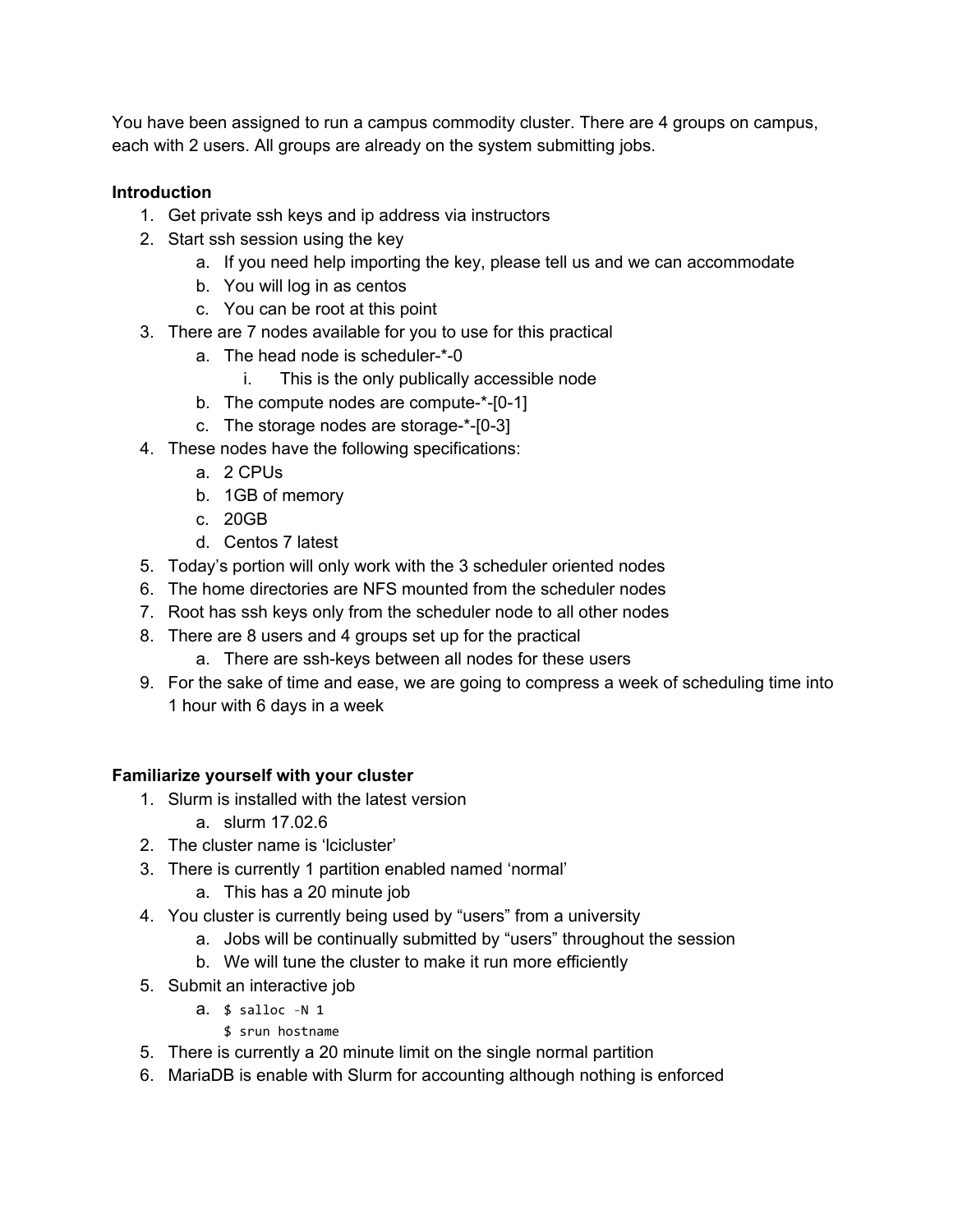## **Exercise 1: Enable Fairshare**

Oh no! A professor Bob is complaining about the fairness of the cluster. They only run 4 core jobs a few times a week and other are running a ton of single core jobs. Enable fairshare to give all users an equal share.

- 1. The documentation for enabling fairshare is located here:
	- a. https://slurm.schedmd.com/priority\_multifactor.html
- 2. The following are the parameters that should be modified in the /etc/slurm/slurm.conf
	- a. PriorityType=priority/multifactor
	- b. PriorityDecayHalfLife=0-00:10:00
	- c. PriorityCalcPeriod=1:00
	- d. We need to apply a weight to each factor in the multifactor equation
		- i. PriorityWeightAge=1000
		- ii. PriorityWeightFairshare=10000
		- iii. PriorityWeightJobSize=1000
		- iv. PriorityWeightPartition=1000
- 3. Reread the configuration
	- a. scontrol reconfigure
- 4. Verify job priority is being modified properly
	- a. scontrol show config
- 5. Let's check to see if anyone's priority has changed
- 6. We can now read the shares
	- a. sshare

## **Exercise 2: Modify Fairshare for Groups and enable accounting**

The professors have talk with each other and they want to share the machine equally between groups.

- 1. We need to enable accounting for the groups
- 2. Add the cluster to the accounting
	- a. sacctmgr add cluster lcicluster
- 2. Next add the accounts (see table below)
	- a. sacctmgr add Account <accountname>
- 3. We know need to associate the users with the accounts
	- a. sacctmgr add user <userid> Account=<accountname>
- 4. We need to also make each account the user's default
	- a. sacctmgr add user <userid> DefaultAccount=<accountname>
	- b. Verify all associations
		- i. sacctmgr show associations
- 5. We need to configure fairshare to use the parent
	- a. Add the following to your /etc/slurm/slurm.conf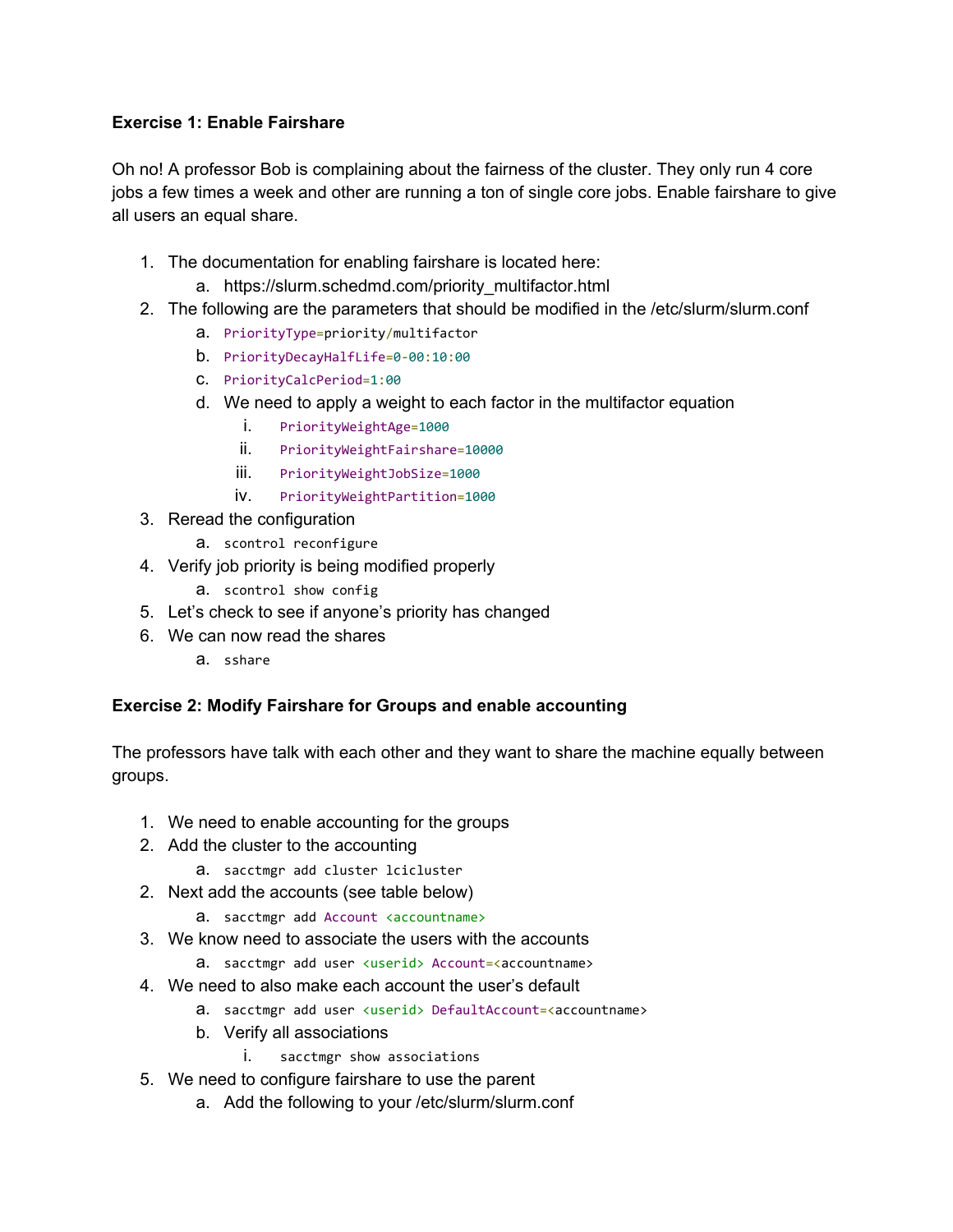- i. FairShare=parent
- 6. Reread the configuration
	- a. scontrol reconfigure
- 7. Wait a bit and we will view the shares
	- a. sshare

| Group   | Users |
|---------|-------|
| bio     | kara  |
|         | tim   |
| physics | bob   |
|         | mary  |
| math    | rae   |
|         | david |
| astro   | joe   |
|         | alice |

### **Exercise 3: Issues with Priority**

Professor Bob in the physics is back to having issues getting high priority jobs through. He has a conference coming up and needs the use of the entire cluster. Create a reservation that allows his group to use the entire cluster for the next 30 minutes. Then create a high partition with all the nodes that has a higher starting priority.

- 1. Create the reservation for his group
	- a. scontrol create reservation account=astro duration=60 nodecnt=2
	- b. scontrol create reservation starttime=now users=bob,mary duration=60 nodecnt=2 partition=normal
	- c. Verify the reservation exists
		- i. scontrol show res
- 2. Create a new partition named high
	- a. Copy the partition line in the /etc/slurm/slurm.conf for normal and rename it high and change the default
		- i. PartitionName=high Nodes=compute-0-[0-1] Default=NO MaxTime=20:00 State=UP
	- b. Reread the configuration and verify the partition exists
		- i. scontrol reconfigure
		- ii. sinfo
	- c. Create a QOS for each partition and set a priority for high
		- i. sacctmgr add qos <partitions>
		- ii. sacctmgr modify qos high set priority=1000
		- iii. sacctmgr show qos format=name, priority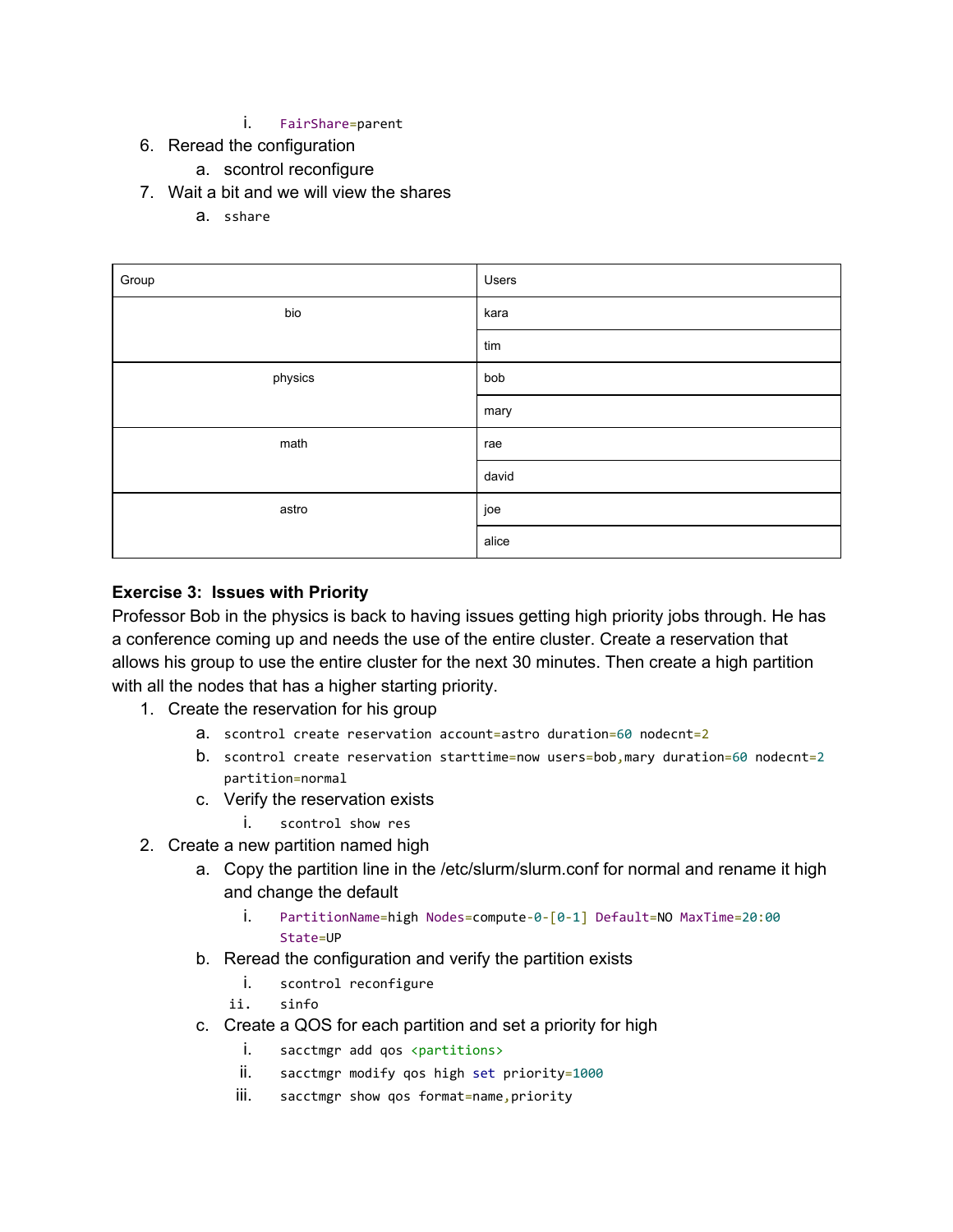- d. Give QOS a fairshare weight
	- i. Add the following to the /etc/slurm/slurm.conf
		- 1. PriorityWeightQOS=10000
- e. Assign the QOS to each partition
	- i. Add the following to each Partition line in /etc/slurm/slurm.conf
		- 1. QOS=<qosname>
	- ii. scontrol reconfigure
- f. Check jobs and verify the qos is applied

## **Exercise 4: Limiting Groups with Accounting**

The IT department has decided they want to sell the resources to each department to help fund the machine. Limit each project to 5 cpu hours per account. Modify partitions so that the high priority is double the cost of the normal partition

- 1. Set all groups to 5 cpus hours
	- a. sacctmgr modify account <accountname> set GrpCPUMins=300
- 2. Verify the accounts
	- a. sacctmgr show Association
- 3. We need to now make sure everything we are doing is enforced
	- a. Add the following to your /etc/slurm/slurm.conf
		- i. AccountingStorageEnforce==associations, limits, qos
		- ii. scontrol reconfigure
- 4. Change the change rate of the high queue
	- a. sacctmgr modify qos high set usagefactor=2

## **Exercise 5: Enable Preemption for a Low Partition**

The users would like a low queue in which they can submit jobs that might be preempted but get changed less as well. Make sure these jobs only backfill and are half the cost of normal jobs.

- 1. Copy the partition line in the /etc/slurm/slurm.conf for normal and rename it low and change the qos
	- a. PartitionName=low Nodes=compute-0-[0-1] Default=NO MaxTime=20:00 State=UP QOS=low
- 2. Create the QOS for the low partition
	- a. sacctmgr add gos low
	- b. sacctmgr modify qos low set priority=0
	- c. sacctmgr show qos format=name,priority
- 3. Make sure the QOS has the Flag NoReserve to make sure it only backfills
	- a. sacctmgr modify qos low set FLAGS=NoReserve
- 4. Bump the normal partition's priority to 100 to be in between the low and high queue
	- a. sacctmgr modify qos low set priority=100
- 5. Change the change rate of the low queue